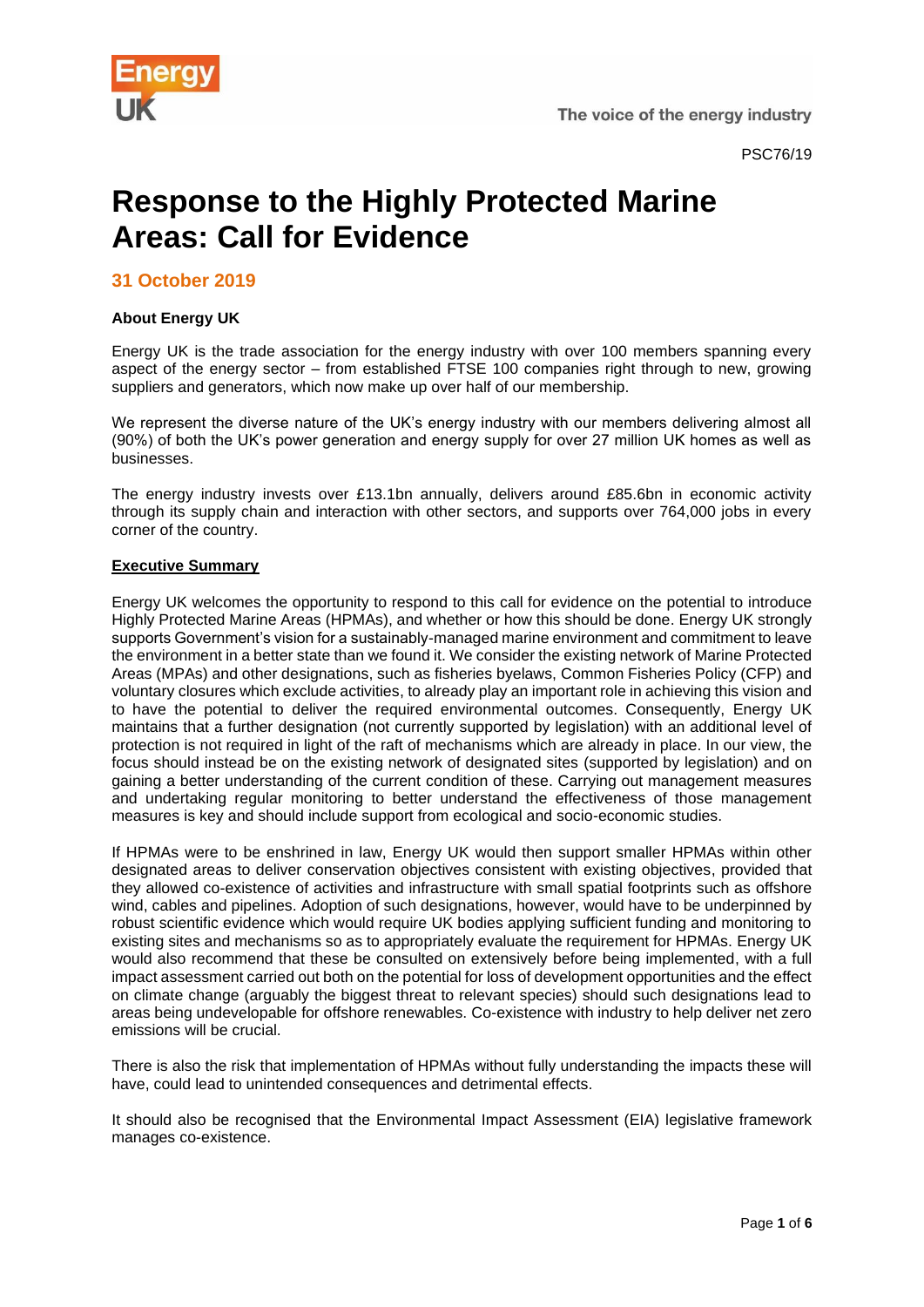

The voice of the energy industry

PSC76/19

## **Response to Consultation Questions**

### **Part 1: HPMAs aims, opportunities and challenges**

**Question 7: To what extent do you agree with the following reasons for introducing HPMAs?** 

• **to provide marine areas a chance to return to as natural a state as possible Disagree** 

• **to provide a reliable measure of what recovery could look like if all damaging human activities were removed**

Disagree

- **to act as no take zones, allowing commercially fished species to recover and for these benefits to spill outside of the protected area**
- Neither agree nor disagree

• **to better protect sensitive and/ or ecologically important species and habitats** Disagree

• **to look after our seas as part of our duty as stewards of the natural environment** Disagree

- **to better prevent or lessen the effects of climate change, for example to protect habitats that can capture carbon or protect species that are vulnerable to a warming ocean** Disagree
- **to preserve and increase opportunities for nature-based tourism** Disagree
- **to support or improve opportunities for cultural, spiritual, educational and/or recreational activities**

Disagree

#### • **other – please specify**

Energy UK reiterates that while we support measures to protect the natural environment and works to minimise environmental impacts of our members' offshore wind farms, the answers above directly relate to the reasons for introducing HMPAs which we do not believe can be fully proven at this stage.

#### **Question 8: Do you have any experience or examples relevant to the UK where you believe HPMAs or similar have been effective or ineffective? Please provide any relevant evidence.**

Energy UK is of the view that HPMAs are already being delivered in some form or another through existing designations and mechanisms, including SPA, SACs and MCZs. The effectiveness, or otherwise, of these designations is undertaken by the Statutory Nature Conservation Bodies (SNCBs), although in some of our members' experience, many sites lack comprehensive monitoring of their designated features and habitats, leading to a precautionary approach to development being employed. Similarly, monitoring of the effectiveness of byelaws and other management measures such as CFPs in existing designated sites could be increased.

Improved management and monitoring of these existing designations, which are supported by legislation, could deliver the desired level of environmental protection in the marine environment without the need to adopt HPMAs as an additional designation through new legislation. We would therefore welcome a review of the MPA process to better understand existing sites and how they can achieve their conservation objectives before the introduction of HPMAs through a new regime. There are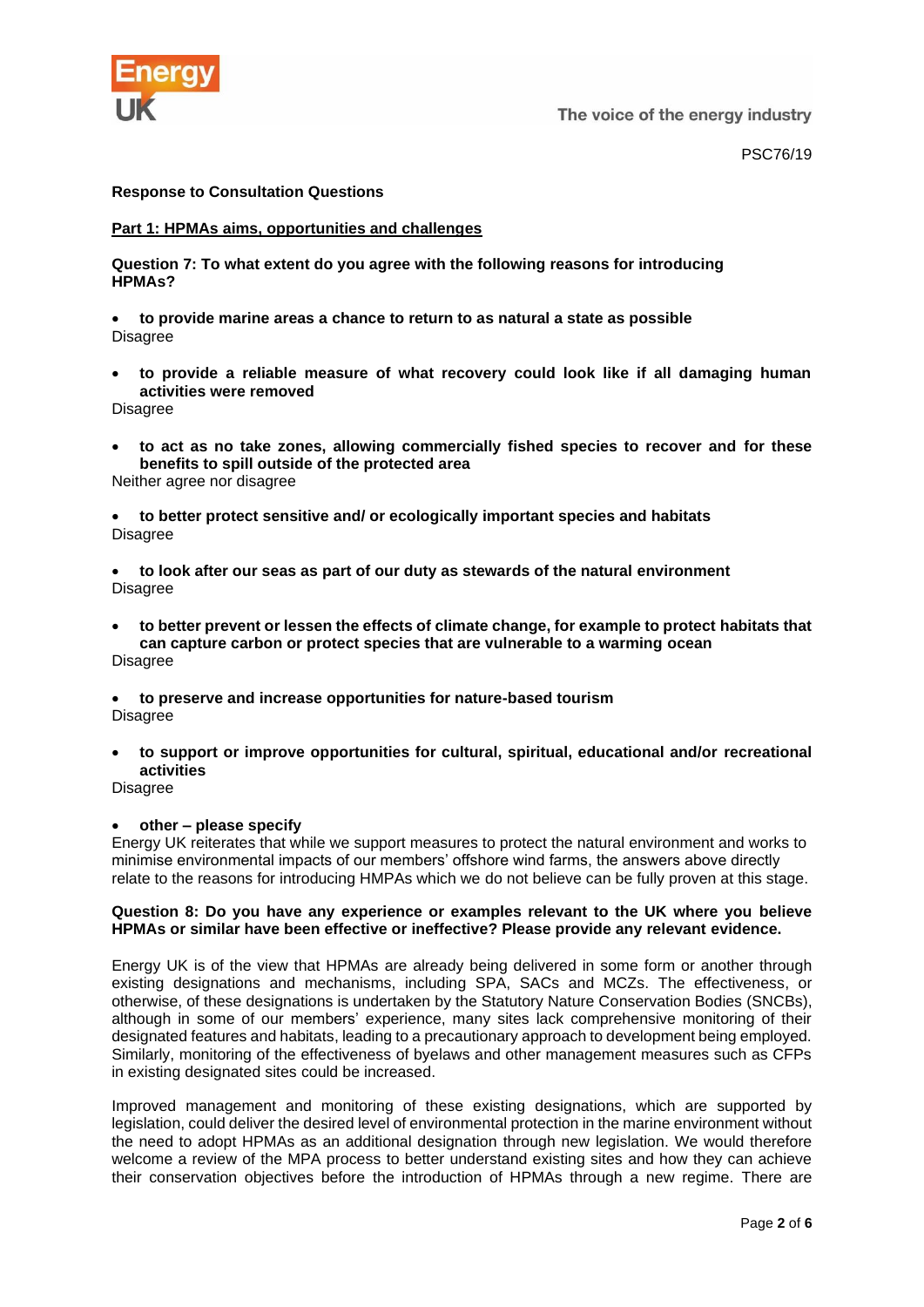

#### PSC76/19

examples of mechanisms in place which could achieve the intent of a HPMA via the existing UK MPA network such as Scottish deep-water sites closed to demersal fishing, CFP and North East Atlantic Fisheries Commission (NEAFC) closures. There are also potential lessons to be learnt from New South Wales and from areas of Stony Reef off the coast of Scotland, plus in relation to the use of byelaws in Sabelleria Reef areas off the coast of Norfolk which we would advise assessment of.

There is sufficient evidence from other countries that HPMAs and other protected areas are generally only effectual when there is an effective and robustly-enforced management plan accompanying them, involving adequate ecological and socio-economic monitoring. Additional funding would be required for the enforcement aspect of the work.

#### **Question 9: Do you see any challenges to the introduction of HPMAs? If so, how could these challenges be addressed? Please provide any relevant evidence.**

Energy UK questions the need for HPMAs to protect the marine environment from development and licensable activities when these protections are already covered by existing designations and legislation. The introduction of HPMAs without appropriate data and evidence would risk unintended consequences and risks over-complicating the consenting framework without having achieved this solid evidence.

A further challenge to HPMA introduction is obtaining stakeholder buy-in, especially considering that there are a number of users of the marine environment who could be impacted by HPMAs. Stakeholder buy-in will be crucial to minimise opposition and can be encouraged by early and meaningful engagement, allowing for the needs of all users to be considered when selecting sites within the context of sustainable development. We would support particular effort being expended on ensuring buy-in from the fishing industry if HMPAs are to be successful in delivering conservation benefit.

Finally, there is a challenge of ensuring that adequate and effective monitoring and enforcement is carried out for HPMAs. This will be vital in ascertaining if the HMPA is achieving the required level of protection and also ensuring that the site is policed to effectively stop restricted activities from being undertaken.

Energy UK would strongly recommend giving priority to funding Regulators and SNCBs to undertake monitoring (including sufficient data collection, analysis, reporting) and provision of resource for enforcement of activities within the existing MPA network.

#### **Question 10: What is your opinion of the evidence for HPMAs? Where is more evidence required?**

Energy UK would welcome further evidence of the need for HPMAs and consideration of how existing mechanisms could be better used to deliver the desired conservation outcomes. We recognised that it is not easy to identify the sort of evidence required to justify the designation of HPMAs without a firm understanding of the definition of HPMA. With this in mind, it would be valuable from our perspective to be presented with the evidence that shows how existing MPA designations and the application of existing mechanisms (such as implementation of byelaws) would not deliver enough protection to meet conservation objectives, that the establishing of HPMAs would. We would also expect evidence about the adaptability of key species and habitats to climate change to be considered in view of setting up a HPMA network.

## **Question 11: The UK already has a network of MPAs that includes Marine Conservation Zones (MCZs). How could HPMAs complement and enhance the current designations in English inshore and offshore waters and Northern Irish offshore waters?**

As per our responses to earlier questions, we consider the addition of HPMAs to be surplus to requirements in view of the existing mechanisms in place designed to achieve environmental protection. We would therefore support the improved management and monitoring of the existing MPA network, including MCZs, as opposed to the introduction of a new strata of designation in the marine environment.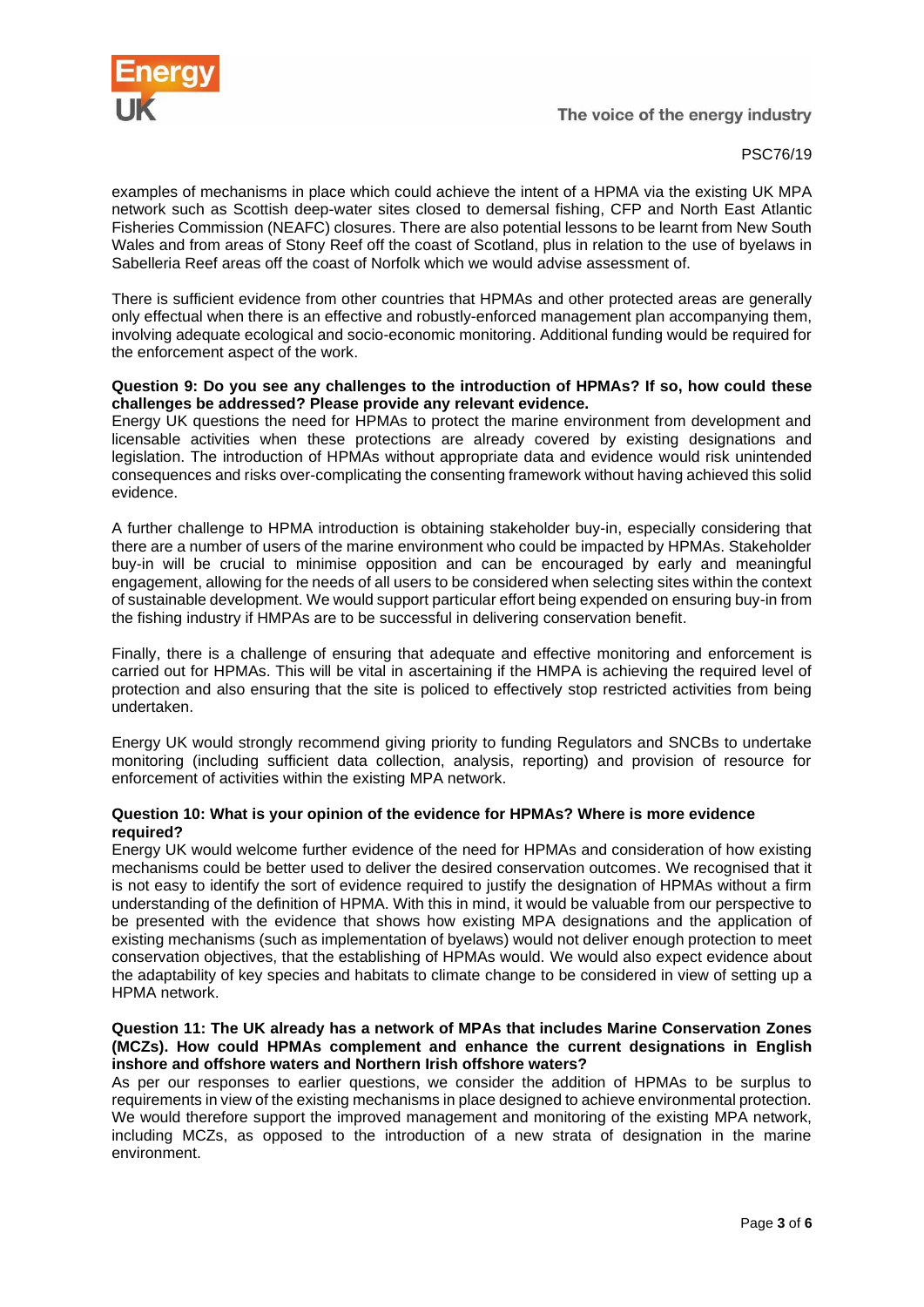

If HPMAs were to be implemented, Energy UK would support smaller HPMAs within existing MPAs that allow co-existence of activities and infrastructure with small spatial footprints such as offshore wind projects and associated cables or pipelines, provided, again, that evidence around the need for this was available. Given that the biggest threat to biodiversity is climate change, co-existence with industry which contributes to the delivery of net zero emissions will be crucial. It should also be recognised that the EIA legislative framework manages co-existence with many sectors except fishing.

## **Part 2: HPMA site selection**

#### **Question 12: What evidence and factors should be considered when selecting sites for HPMAs and who should be engaged in the process?**

When selecting sites for HPMA consideration, it is important to understand the existing status of the proposed site and the activities that are impacting, or could impact, it. Consideration should be given to whether potential HPMA sites are already existing designations and availability of evidence regarding a site's existing condition. Developers need to understand whether HPMAs are going to be completely new areas or, for example, core areas covering existing SACs. There should be consideration of national and international commitments such as to renewable energy deployment which may result in conflicts if further designated sites are introduced. As a point of principle, full consultation with interested parties (including sea and seabed users, SNCBs, regulators and the public and public organisations) should be undertaken before any designation.

In terms of evidence which should be considered, the Marine Conservation Advice packages of the current MPA network provide information about current designations. These packages serve as an evidence base to support MPAs as well as a measure of progress toward the achievement of conservation objectives. We would be interested to know whether this will be used to determine which existing MPAs (if any) should receive higher protection. Evidence from the Crown Estate Marine Data exchange and existing monitoring programmes led by academia, government and industry should also be taken into account. In addition, industry EIAs and Habitat Regulations Assessments (HRAs) can be used to inform what management measures might be appropriate for certain receptors when monitoring may not have been conducted (i.e. in identifying what activities do not have an impact).

Factors that we believe should be considered when selecting sites for HPMAs are:

- Is the feature rare and at risk?
- Are the conservation objectives not being met / feature experiencing drastic decline?
- How important is the feature to the wider ecosystem?
- Is the feature likely to be subject to increased pressure in future e.g. due to climate change?
- Does the feature exhibit low recoverability?
- Does baseline data exist which can be used to support the designation and the monitoring of progress?
- How can the effectiveness of the designation be monitored and against what criteria?
- Will the designation have a negative impact on the sustainable use of the marine environment and if so, will the designation bring a net benefit?

We would also expect the following factors relevant to the offshore wind industry specifically, to be reflected when selecting HPMA sites:

- Will the designation of HPMAs reduce the ability of achieving government offshore wind targets (e.g. prevent access to suitable site, prevent access to certain landfall sites)?
- How will HMPAs impact existing windfarms?
- Are there opportunities for any HPMAs to coexist?

**Question 13: Are there any locations where it would be particularly beneficial: (i) for a location to become an HPMA or (ii) an existing or part of an existing MPA to become an HPMA? Please could you state these in the box below and provide any relevant evidence.** None known to Energy UK.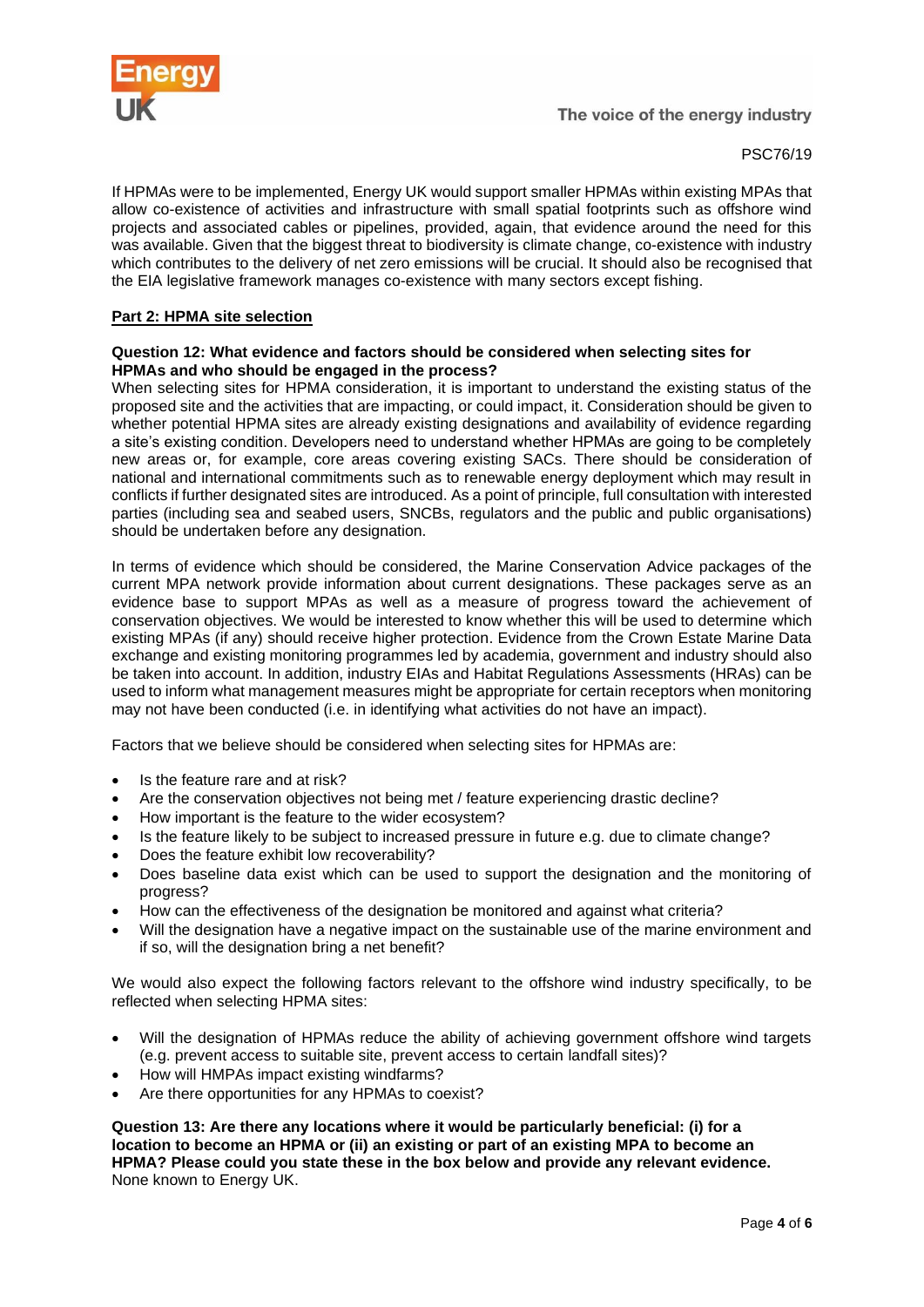

PSC76/19

## **Part 3: Future implementation and management of HPMAs**

## **Question 14: What would be the most appropriate way of managing and monitoring HPMAs? How do you think this could fit alongside existing marine management?**

If HPMAs are designated, we would expect them to have clear objectives and a pre-established management and monitoring plan with transparent reporting of results. This plan would need to outline clear regulatory responsibilities, ring-fenced funding and robust monitoring by way of carrying out regular condition and activity surveys. Enforcement should be carried out as required and, where not possible on a constant basis, condition surveys should be undertaken to ascertain what may have occurred when surveillance was not being carried out.

Management measures should be clear on whether or not some human activities would be able to colocate with HPMAs, depending on the designated features. We support the idea that non-damaging activities should be allowed to continue within a HPMA site. Consideration would also be required of how non-UK vessels undertaking potentially damaging activities would be dealt with.

Whichever body is to undertake this management, monitoring of HPMAs would require significant budget, personnel and expertise. Lack of funding for the likes of regulators and SNCBs is already a key concern for the offshore wind industry. Working with developers and industry groups to carry out strategic monitoring rather than site specific studies could be considered as a potential funding approach.

## **Part 4: Your past experience of the Marine Protected Areas (MPA) identification, designation, and management process**

## **Question 15: Have you been involved in the identification, designation or management of MPAs in the UK previously?**

Yes – individual member organisations have.

**Question 15a: If yes, we would like to learn from your experience of being involved in MPA identification, designation and management. Please could you provide information on: • the name of the MPA(s) and your role and involvement**

- **what worked well?**
- **what could be improved?**

From one of our member's experience of the designation process for the West of Walney MCZ, the key issue for industry is clarity on management measures for all MPAs and we would welcome industry engagement in the process to define these.

#### **Question 16: How has stakeholder and local knowledge been included in previous processes to introduce MPAs (inshore or offshore)? Please can you comment on whether and how this knowledge can better be integrated in future processes associated with HPMAs?**

Energy UK has responded to previous consultations to identify or amend MPAs and would welcome the opportunity to engage on the potential designation of HPMAs in future. Offshore industries hold large volumes of data which can contribute to the identification of sites.

#### **Part 5. Any other comments**

# **Question 17: Are there any other comments you would like to make in regard to HPMAs?**

Energy UK would request that Government priorities include additional funding to the Regulators and SNCBs to monitor and manage the existing MPA network. It is critical to obtain best scientific evidence to adequately manage the network and allow the network to adapt to be resilient. MPA boundary reviews may be necessary where shifts of species are occurring due to climate change.